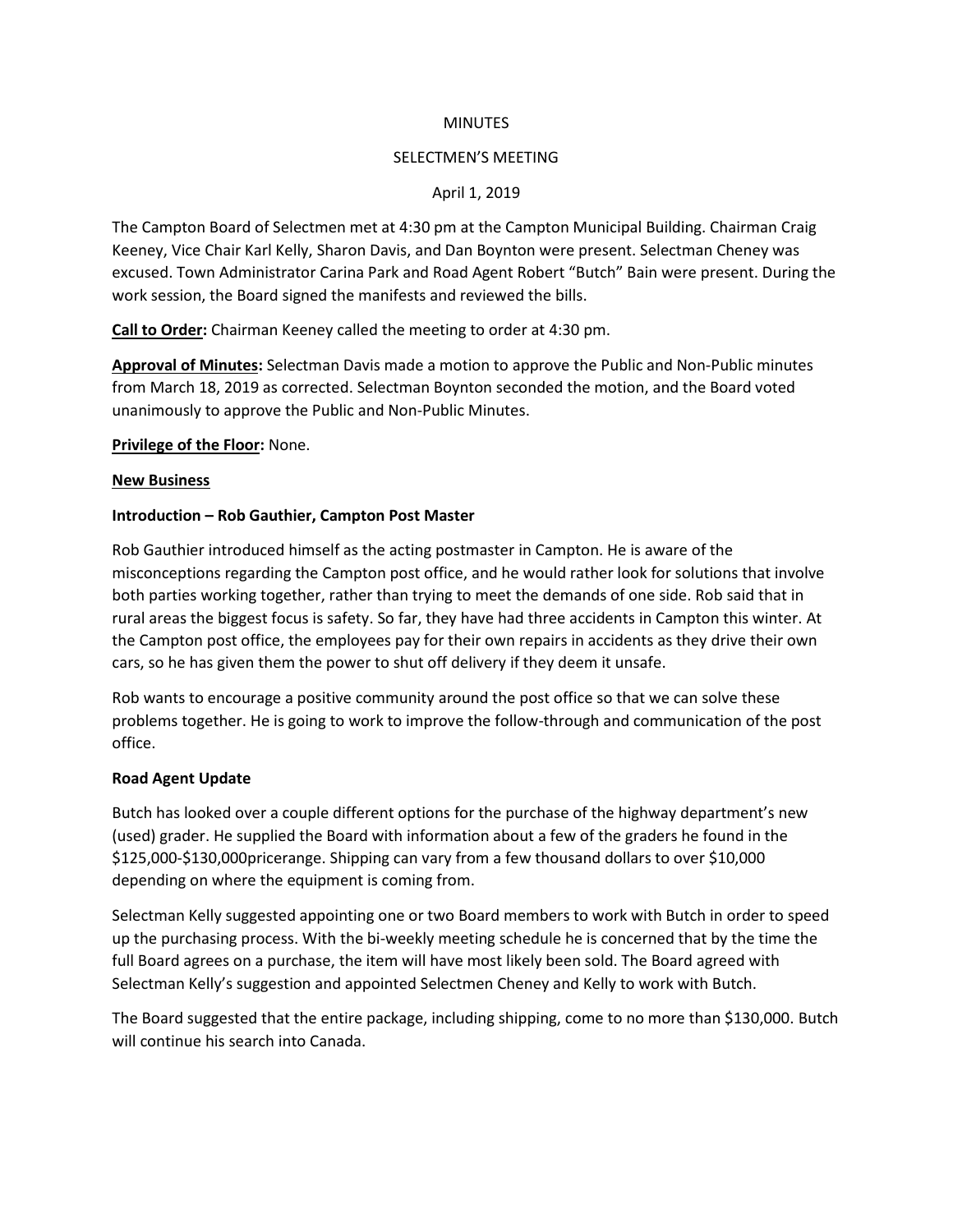### **Shannon Drive – Deed Restriction**

At the previous meeting, Jeff Andrews brought in a request to lift the restrictions on selling some of the lots on Shannon Drive.

**Selectman Davis made a motion to release the deed restrictions on Lots 8A and 9A which have frontage on Beebe River Road. Selectman Boynton seconded the motion. The Board voted all in favor and the motion carried. All restrictions shall remain on the other lots requested.**

# **Policy Review**

The Policy Committee (Selectman Davis and Selectman Boynton) revised the Debit Card Policy and the Investment Policy. There were variety of minor changes included adding a timeline for receipts and memos and removing language about random audits by the financial coordinator.

# **Selectman Boynton made a motion to adopt the revisions for both policies. Selectman Davis seconded the motion. The Board voted all in favor and the motion carried.**

# **Building on Class VI Roads**

Carina had provided the Board with copies of the Town of Northwood's policy for building on Class VI and private roads. Chairman Keeney likes the flow chart that the Northwood policy included, as well as the specific restrictions for single dwelling units.

Carina explained that the major difference between policies is that Campton's references bringing the road up to a Class V standards and Northwood's policy states that a single dwelling must bring the road up to emergency lane standard. The second dweller would need to bring it up to Class V standards. This would require meeting width and weight standards as well.

Selectman Boynton is in favor of changing Campton's policy to reflect Northwood's emergency lane standards. He also likes the flow chart and checklist included.

Carina suggested using Northwood's criteria for a single lot dwelling and including a line that states additional lots or dwellings must meet the Planning Board's subdivision specifications.

Chairman Keeney asked if we would require a bond or cash equivalent? Carina replied yes.

Carina also suggested that we include a requirement for a wetland's delineation by a certified wetlands scientist as written in Northwood's policy. The Board agreed.

The Board also discussed whether to include a statement allowing additions to existing structures on Class VI roads to be exempt from the criteria of the policy. The Board decided to leave it out and require the applicant to come before the Board. Northwood also has a different building permit for Class VI roads, and the Board decided to adopt a similar permit as well.

The Northwood policy has a time limit included, and Carina believes that we should use this in ours, as well keeping the distances in our policy which are based on fire requirements.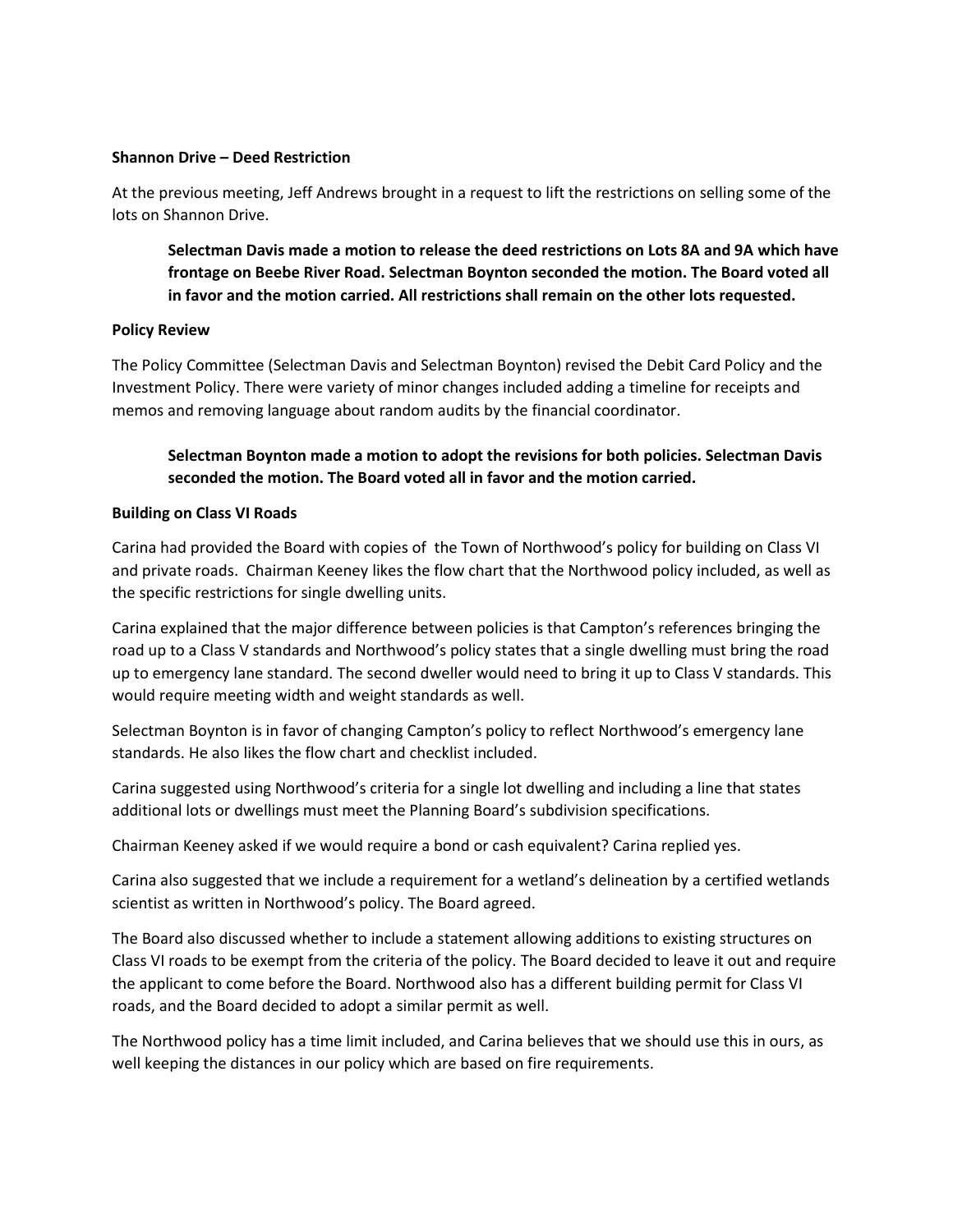Carina will combine the best of the two policies into a working document and bring it to the Board. She will also draft an agreement.

# **Correspondence**

Skye and Jessye Bartlett thanked the Board, the fire department and police department for all their hard work in getting Dole Mill back up and running. When they purchased the mill, they tried to pay their taxes online although the mill was still in the former owner's name. After contacting the tax office, they were told to wait for correspondence from the town. They received a letter the following month showing a \$0 balance due from the town, but in November, they got a bill with outstanding principal and interest balance. The Bartletts requested that the interest be abated. The Board agreed to abate \$72.04 on the Bartlett's 2019 tax bill, when issued.

The Board received a letter from Gino Infascelli on Beech Hill Road about the mud. Butch has received a copy and informed the Board that at the time of the letter the road was not in ideal shape but has since improved.

The Board received a letter of red listed bridges in town. The state has added one of its bridges on the red list: the green bridge crossing the Pemi on Route 49.

The Little Red Schoolhouse has applied for a liquor license, but have not yet contacted the town for a letter.

The Alfano law office contacted the town on behalf of Brian Jastrebsky, requesting that they be permitted to communicate solely with the Town's attorneys moving forward. They requested this for two primary reasons: one because there is a Board member with primary interest in the matter, and two because of the dense legal nature of these matters.

The Board previously discussed installing the Hometown Heroes flags. To encourage more participation, Hometown Heroes would like to contact neighboring towns who might want to buy flags to hang in Campton: namely, Thornton, Ellsworth, Plymouth, Waterville Valley, Lincoln, Rumney, and Holderness. Top Notch is willing to donate time to hang the first round of banners for free.

Bob Durfee had told Carina that they are compiling the last pieces of information for the Deer Run Dam and the application would be resubmitted by last Friday. Butch got a call this morning and the application had yet to be submitted. Carina suggested we invite Bob in for the April 15 meeting and tell him that we expect the bid packet to be out by that time.

### **Board Concerns and Directives**

Selectman Boynton received correspondence from Fran Belcher with the White Mountain Wheel Women about putting up bicycle safety signs on Route 3. The areas in question are the spot beside the old Livermore bridge, and the spot next to the Little Red Schoolhouse. The Wheel Women went to the state, but the state told them that the town has to request the signs. The Wheel Women are not concerned about covering costs or maintenance if there is any. Selectman Kelly suggested we put up a "single file" sign for bicycles as the law requires. Chairman Keeney also would like to see a different sign.